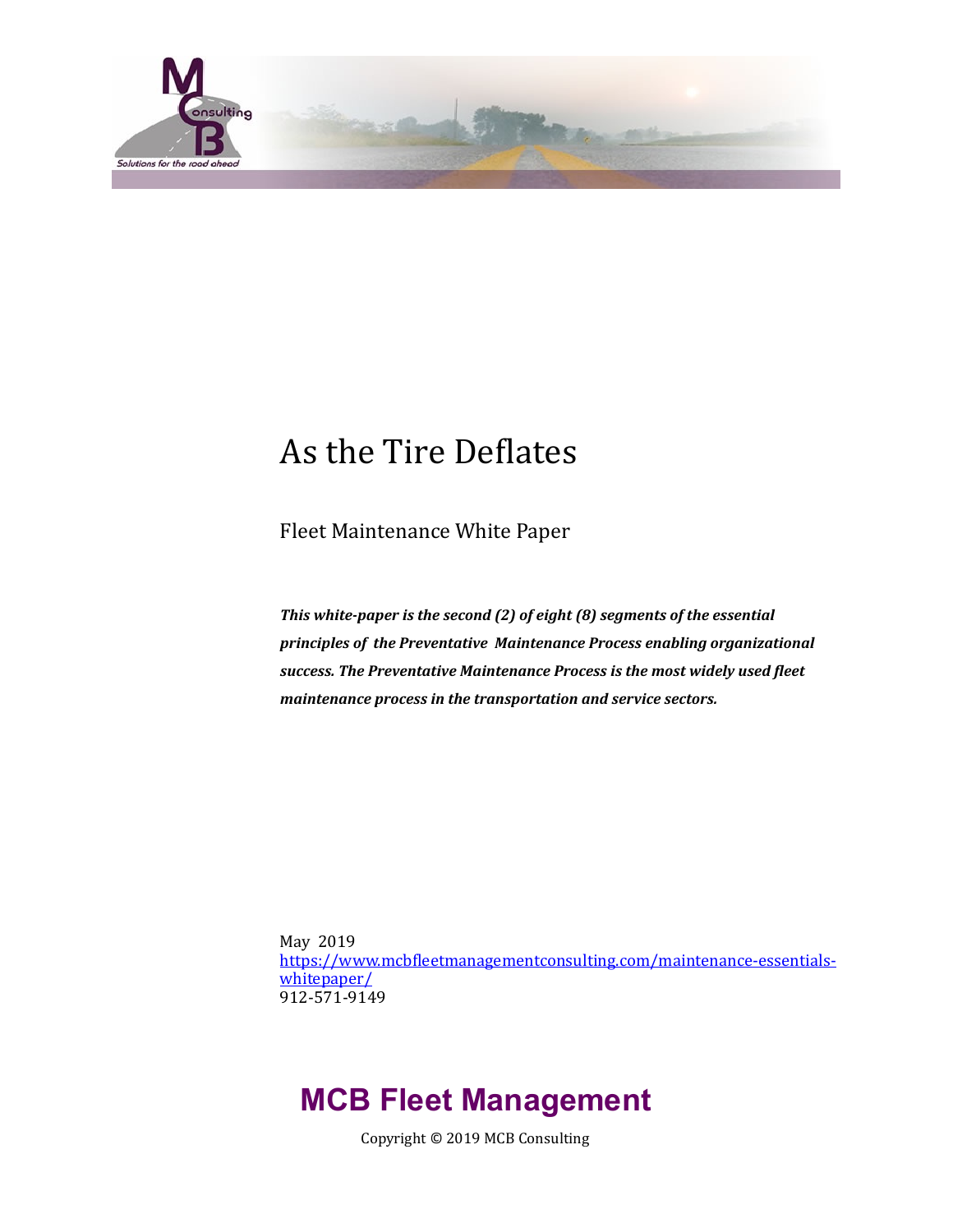## As the Tire Deflates

Hey, LRO (Left Rear Outer) how's your pressure today, this guy is running pretty hard?" "I'm running about 132psi, how about you LRI? (Left Rear Inner)" "I'm at 70psi and I felt pretty good when we took off but now I'm running hot LRO." "You're hot LRI, I'm running hot cause you're flat and I'm carrying the entire load". Slacker! No, tires really don't talk to each other, however, a problem with one (1) tire definitely causes a problem with the sister tire on the same axle. (Yes, in

today's technological age they can be monitored, more on that later.) In most cases tires are the number one  $(1)$ maintenance expense as well as breakdown cause, which in many cases can be prevented. Perfectly good tires lose

*Perfectly good tires lose 2 to 4 psi per month predicated on usage.* 

approximately two  $(2)$  to four  $(4)$  PSI per month predicated on usage. In case you're wondering, the air escapes through the pores of the rubber. In short, the more you use them (Get hot & cool off.) the more air they lose. Have you notice cars and trucks running around with low tires in recent years? This is due to the manufacturers extending oil change interval from 3000 to 7500 miles. Yes, you guessed it, if you see a car or truck with low tires it more than likely needs an oil change. However, there are cost-effective methods to mitigate these challenges, enabling you to reduce your number #1 expense category and improve your customer service index.

#### So what are the factors driving the bus?

Due to technological advances in managing the engine combustion process, as well as improved lubricants, fleets are now able to safely extend oil drain service intervals without negating warranties. However, tires still lose air and must be maintained. If tires didn't lose air you wouldn't want to ride on them and you surely wouldn't want to take a curve in the rain or snow. Necessity being the Mother of invention, the aforementioned advances in technology have perpetuated the development of a multitude of air inflation systems that come at a capital expense, however, as any maintenance system they must be maintained or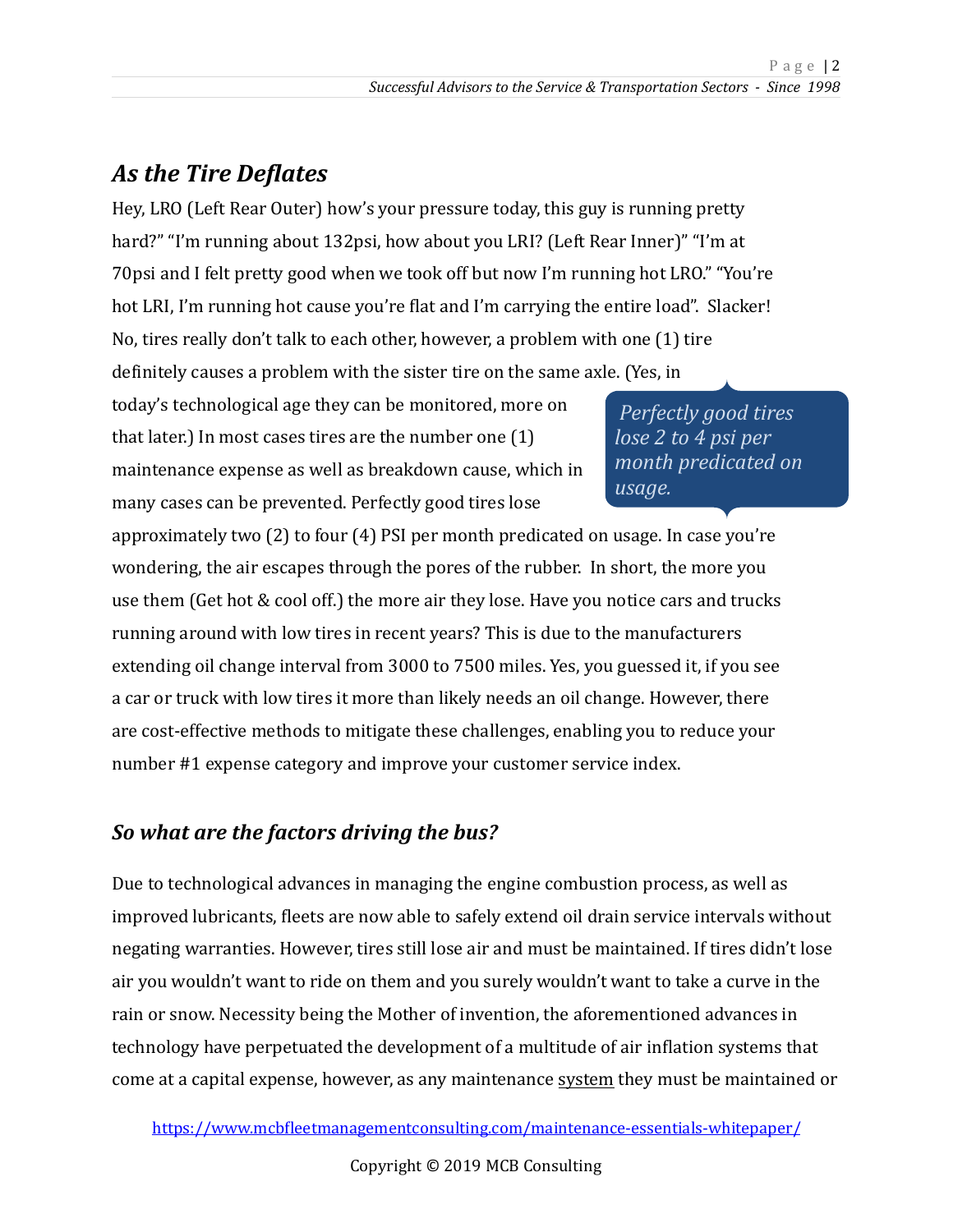they can become detrimental to the overall objectives of the organization. So what happens when tires are either under or over inflated? The short answer is in either instance, they run hot! They run hot because they either have too small or too large of a footprint as depicted in the diagram below.



Retrieved on May 13, 2019 from: https:[/www.linkedin.com/feed/](http://www.linkedin.com/feed/)

Given the diagram above, it's easy to visualize a tire attempting to carry its share of the load and why it would run hot given the reduced contact with the road. Moreover, the more heat generated by the tires perpetuates more air to escape when they cool off, thus snowballing the predicament. So can you extend the PM service intervals? The answer is unequivocally yes, if you put some processes and procedures in place and stick to them with the same ferocity you secure your ATM password. Furthermore, in order for the tire process to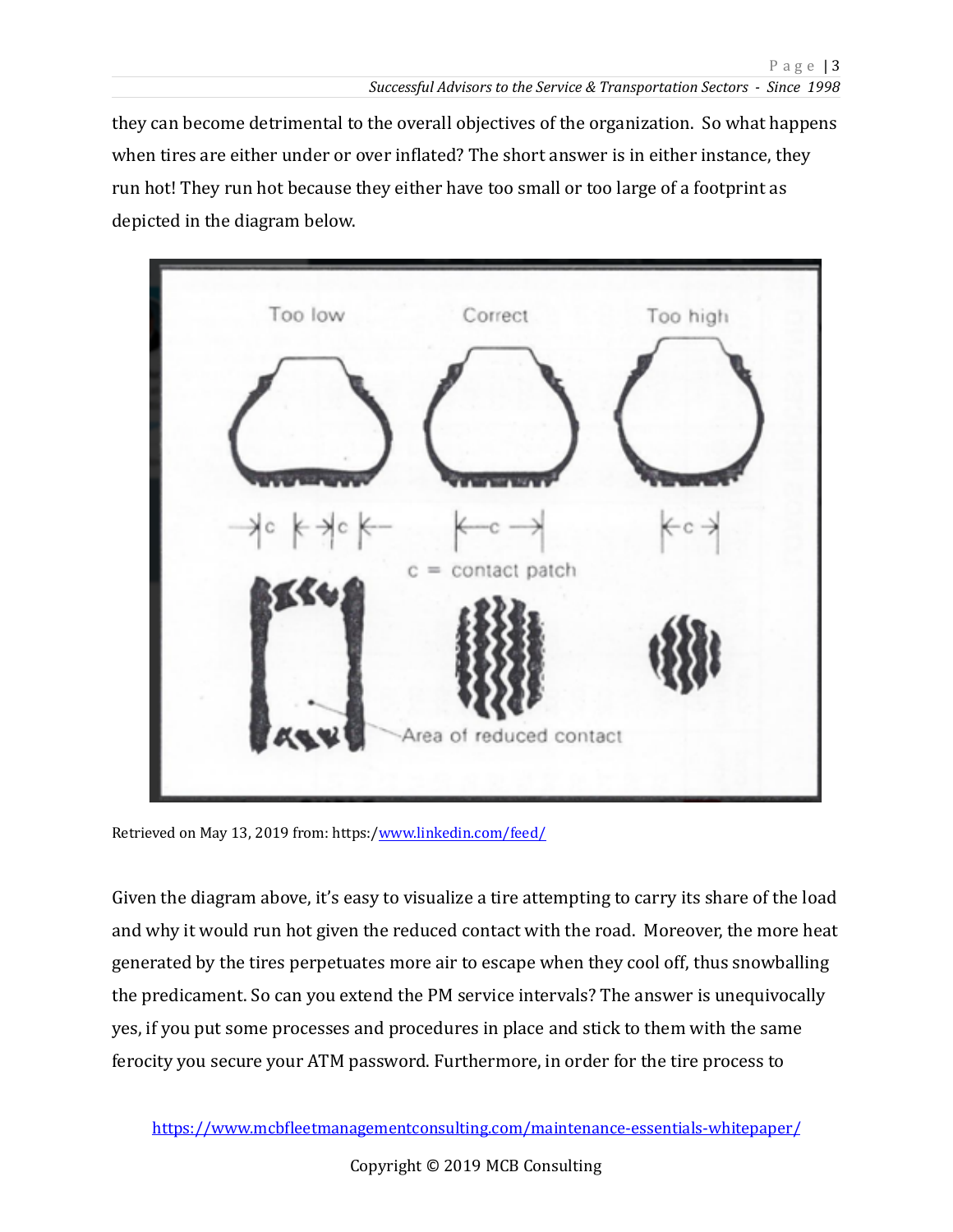perpetuate the desired success of the organization, the aforementioned information in regards to criticality of tire pressure must be widely known by all departments, not just maintenance. Everyone must be aware as the tires deflate profits, service, and morale also deflate. Spreading this knowledge will garner success across the organization as well as

improving the cost and safety of the tires on their personal vehicles. My experience what most know in regards to tires is that they are round, hold air, and are black. While it is obvious why they are round, however, as previously mentioned they **do not** hold air permanently, and why are they black when rubber the natural color is that of a beige rubber band? Answer. Carbon is used to increase the strength and durability enabling them to survive the environmental and atmospheric conditions placed on them.

Tires are black in order to increase strength and durability.

#### *Where to start?*

Fortunately increasing accountability will decrease liability. The first step in holding everyone accountable to the tire process is a consistent message on the actual process, the ground rules, and expectations. Again, in order for this to have the desired impact the accountability must extend across the entire organization, not just the driver and maintenance. The consistent message is accomplished with a "Tire Guide" and a "Tire **Manual.**" These are two (2) separate documents each with a separate and distinct purpose. The "**Tire Guide"** is a two (2)-page user-guide concisely outlining the program for operations and technicians. This guide defines tires by brand, size, and alternatives by wheel position, pull-points, torque specs, as well as mounting specifications. This is a double-sided guide that in most cases is laminated in order to survive the technician environment. 

The purpose of the "**Tire Manual**" is two-fold. First is to clearly define the process ensuring there are no gray areas in order to hold the vendor consistently accountable across the organization enabling sound tire selections that will increase the return on investment (ROI). Secondly, the "**Tire Manua**l" is a reference guide should questions arise on the "**Tire**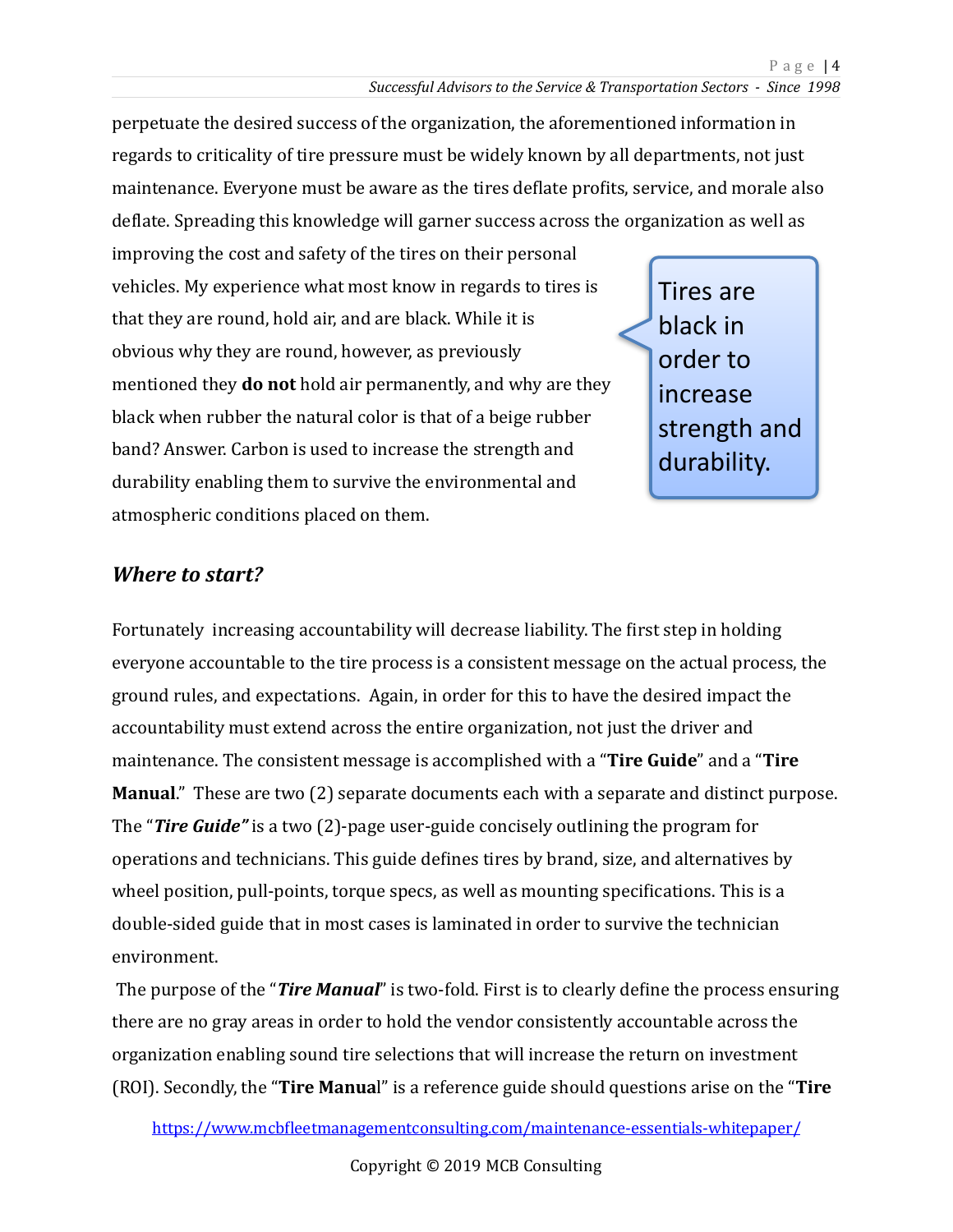**Guide**" or any aspect of the tire process. Within the confines of this manual tire terminology will be explained and specifications will be spelled out in layman's terms enabling all respective managers to ensure the processes are being followed by the vendor and hold them accountable to the recommended guidelines. Additionally, tire specifications, and retreading guidelines (If recapping) are also enclosed. The tire recapping process must be even more precise whereas not auditing it and holding the vendor accountable for one of your most costly expense items is putting the organization at undue risk. Furthermore, it must be noted that your local tire vendor's profits are greater on recapped tires rather than on new tires thus perpetuating the need for strict local accountability. In order to accomplish this I recommend using the TMC (Technology Maintenance Council's) "Recap Plant Audit" and complete the audit at least annually unannounced. I'd be remiss if I didn't mention at this point that if you are outsourcing your tire process it must be strictly managed by an internal employee. As such, it must be a win-win for both the vendor and you the customer or it will lead to disastrous results. So how can we effectively replace the air between PM cycles?

#### **Tire Monitoring**

One (1) highly effective approach is to strategically place a tire calendar on each unit. In

most cases the calendar is placed in the glad-hand area (Tractor & Trailer) or where the driver will view it on a consistent basis in service applications. With a simple glance at the calendar the driver, maintenance, or management personnel will know the timeframe since the tires were last thoroughly inspected. This eliminates the need for a thorough yard-check inspection each day while simultaneously identifying where to place your resources for a maximum return. In most cases, (Not

|                |                 | <b>SRIDGESTONE</b> ( |
|----------------|-----------------|----------------------|
| <b>JANUARY</b> | <b>FEBRUARY</b> | <b>MARCH</b>         |
| <b>APRIL</b>   | MAY             | <b>JUNE</b>          |
| <b>JULY</b>    | <b>AUGUST</b>   | <b>SEPTEMBER</b>     |
| <b>OCTOBER</b> | <b>NOVEMBER</b> | DECEMBER             |

encompassing road hazards) tires need to be properly inspected for all the critical factors every 90 days. This is a cost-effective alternative to air inflation systems. However, if you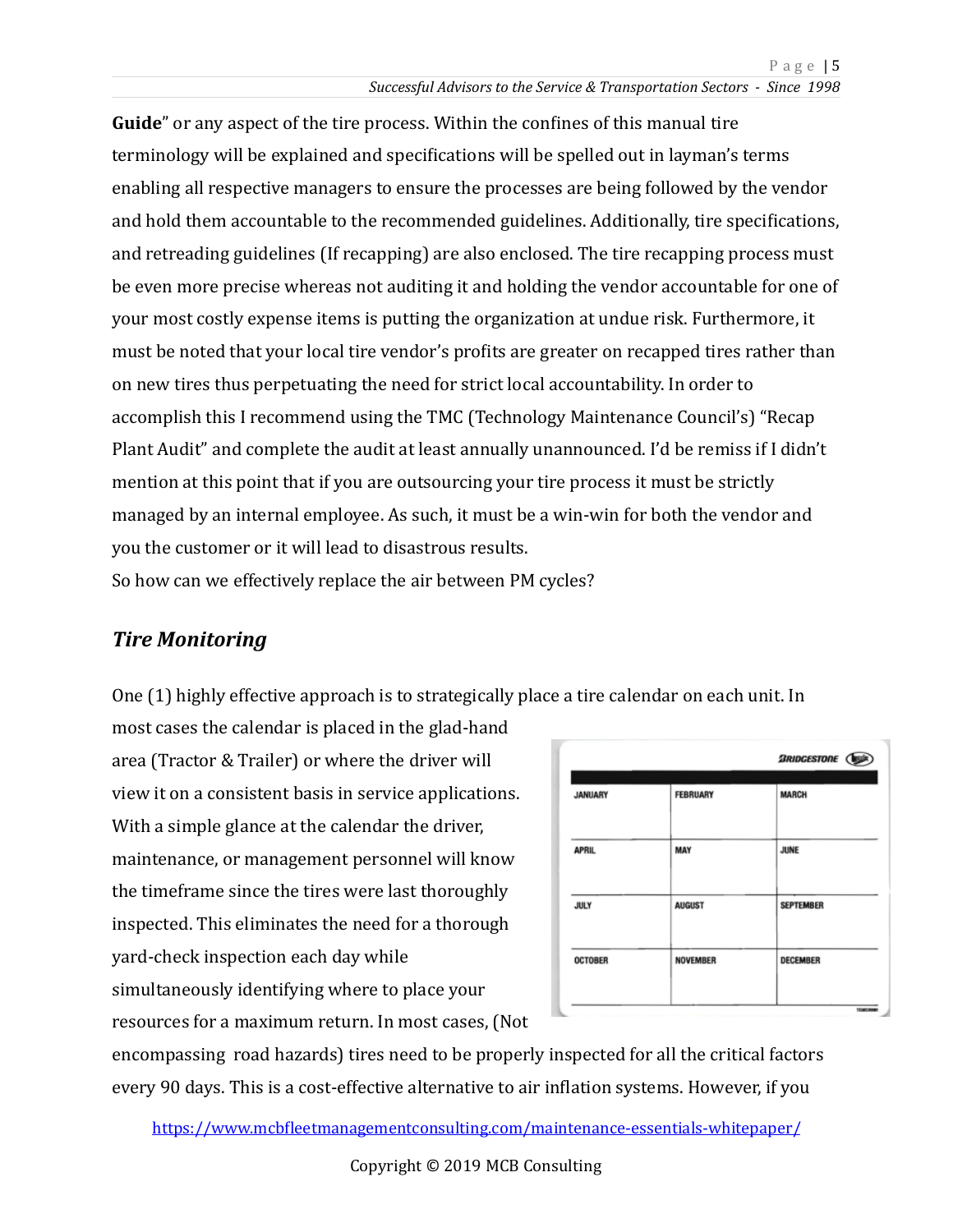have purchased one (1) of these systems it's imperative you add checking the system to your 90-day inspection and use the calendars to only further enhance the process. This process can be used further bolster the DOT and California BIT inspection processes. These calendars are available from all the major tire suppliers. This coupled with the drivers required inspections and your current PM process will drastically improve your tire process, reduced on-road failures, reduce cost, and improve customer service, and employee morale.

The callout on the previous page is a sample tire calendar from Bridgestone.

### *Elements of the Process*

In order to increase asset utilization to satisfy shareholders and stakeholders, meet customer demands many organizations have increased their maintenance intervals. However, to do so it is imperative to have a rigorous tire process that identifies when tires need to be serviced between service intervals. If so, yes, you can extend your drain intervals and increase asset utilization but you need to implement the best

method of monitoring and updating tire air pressures that most efficiently synchronizes with the operational demands of your organization or you will be increasing cost via tire failures. As previously mentioned, the lower or higher the air pressure is from the optimum PSI



the more heat that will be generated causing the tire to lose more air as it cools down. (Catch-22) If you are **unable** to get an air replacement process between service intervals in place there is no need to purchase "Tier 1" tires, its just a waste of the maintenance budget. You might as well discard the recapping process as well and just by Chinese tires. **Conversely, the cost-effective methods to overcome** these challenges/opportunities are as follows:

 $*$  Tires must be spec'd to meet the operational demands of the asset.

 $*$ Driver Inspections - Tire knowledge is the only method to overcome this challenge.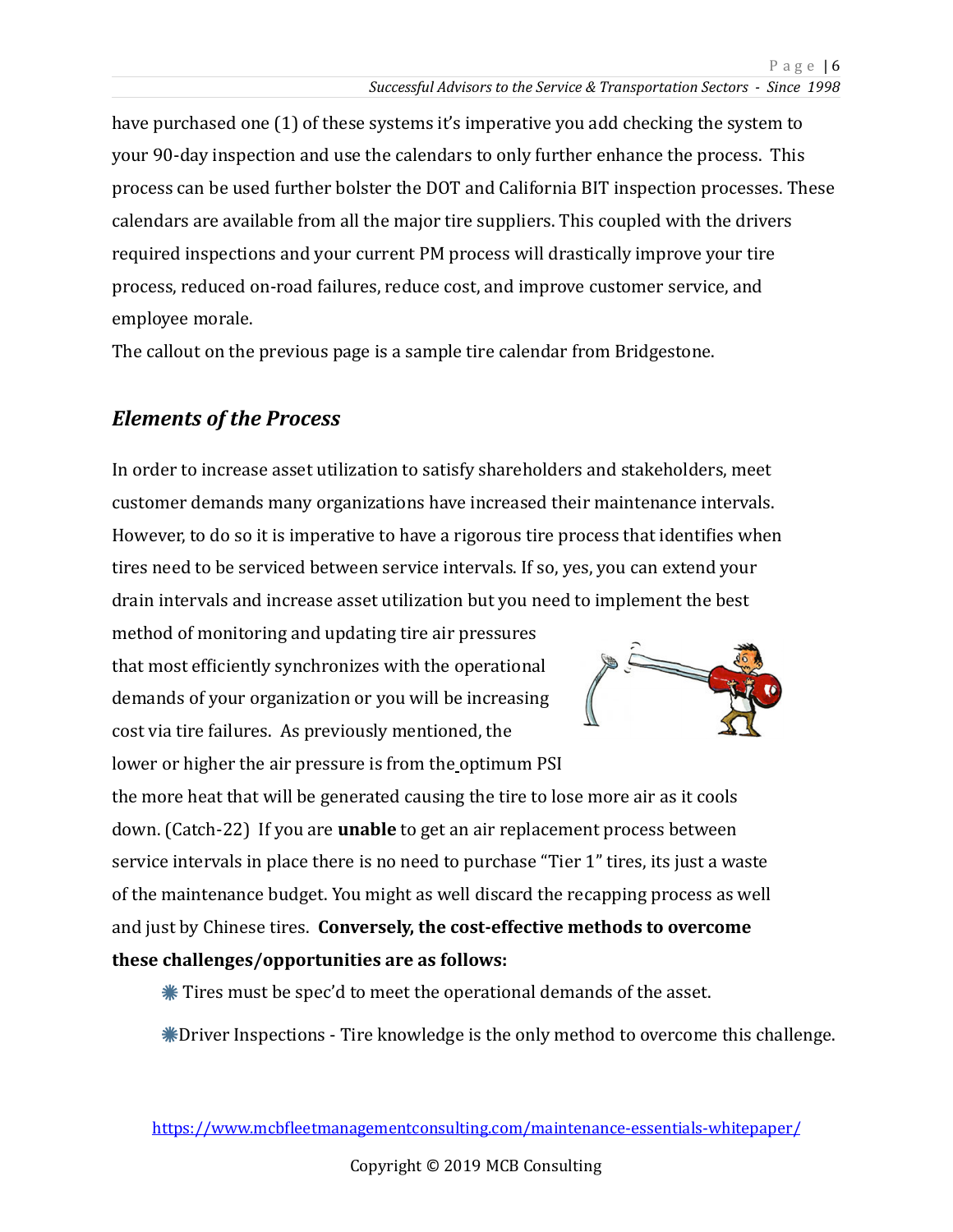$*$  PM Inspection - Section of the PM inspection devoted to tires with rigorous guidelines coupled with mechanic knowledge.

\Tire Calendars - Placed on all equipment enabling everyone a visual reminder of when the tires were last serviced properly. These can be used in place of air inflation systems, but they are a good idea even if you have invested the capital for the inflation system. Available free from manufacturers in most cases.

**\*Use the FMCSA (Green Book) PSI correction factor when** airing up warm tires. 15 psi on heavy duty tires and 5 PSI on light duty as a general rule of thumb.

 $*$ Tire Guide - Double-sided one (1) page guide to ensure the tire specifications as well as suitable replacements are used by maintenance and operations succinctly outlining the process critical factors.

Dry 5th. wheels will generate a preponderance of maintenance issues. 

 $*$ Tire Manual - Used to hold the tire vendors accountable to your process rather than what they deem acceptable or most profitable to them. This manual is imperative if you are recapping tires to capture the full life of the casings.

 $*$ On dual applications when one (1) tire fails both tires need to be inspected in very short order or another failure is imminent due to it carrying a majority of the load for an unknown period of time. 

**\*Ensure tractor 5th.** wheels are greased each time the tires are aired up. Dry 5th. wheels will perpetuate irregular tire wear in very short order and its like cancer, once it starts very difficult to counteract. Additionally, dry 5th. wheels will spawn a whole preponderance of other maintenance issues. It is also a very good indicator on the driver's knowledge and adherence to the pretrip & maintenance process.

**\*** Master Gauge - Used in all servicing locations to ensure the gauges used to check the tire pressures are accurate. If you don't have service locations you must ensure you vendor is using one and the gauges are checked for accuracy on a weekly basis, or anytime a gauge is inadvertently dropped. Master gauges must be calibrated quarterly.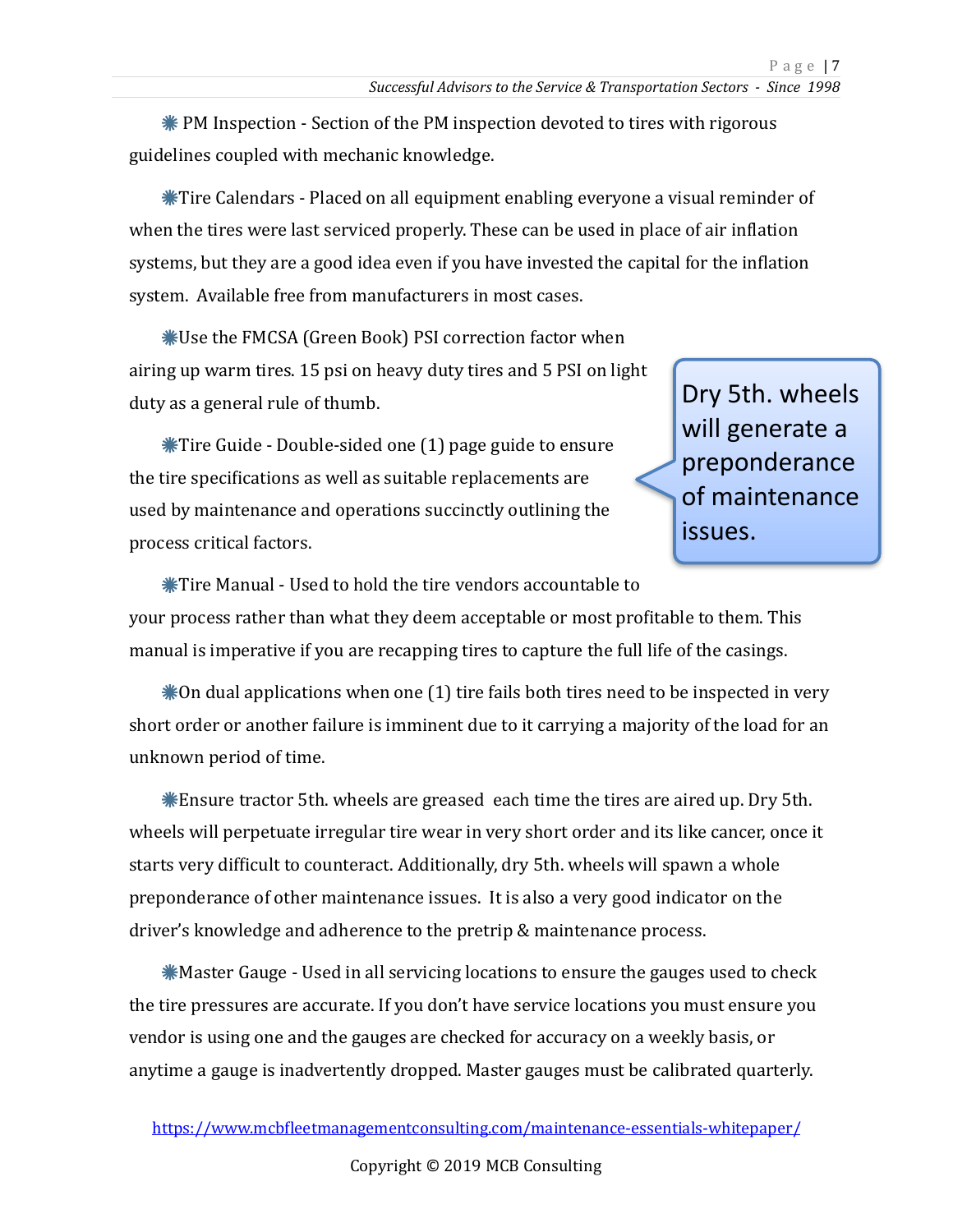\* Recap Program - Eighty percent  $(80%)$  of the cost of a tire is in the casing. If the size and nature of the fleet warrants and you have the qualified personnel to manage it, a recapping program coupled with a rigorous tire process can save the organization a great deal of expense by using the casing two  $(2)$  or three  $(3)$  times.

**\*Track Tires by Wheel Position - This mitigates fraud as** well as assists in the analysis process.

**\*Mount Tires to the Cup Side of the Wheel - This is for** dual wheel applications enabling the individual inspecting the tire to read the DOT & Recap Data.

Low Cost & High **Quality** Maintenance are **Not Mutually** Exclusive.

 $*$ Mounted Wheel Program - If the size and nature of the fleet predicated it, yes, there will be a capital expense to have

spare wheels in each location, however the ROI will come in very short order. A few of **the many advantages are as follows:** 

 $*$ Matched tread-depth replacement tires capturing entire casing life.

**\*Decreased asset downtime and subsequent improved driver morale.** 

 $*$ Increased mechanic productivity & morale.

 $*$ Increased casing life due to fewer beed failures.

 $*$ Many more too numerous to mention.

**\*Tire Vendor Affiliation (Recommended Vendors)** - This will afford you the opportunity of a yard checks and the associated scrap tire analysis which is additional step in protecting your assets and concentrating your efforts.

**\*Vendor Balanced Scorecard - Measuring you tire vendors performance on a** quarterly basis. 

 $\textbf{M}$ TMC Recap Plant audit. - Complete this at a minimum annually and request the results and action items from there most recent parent company audit to ensure deficiencies have been corrected.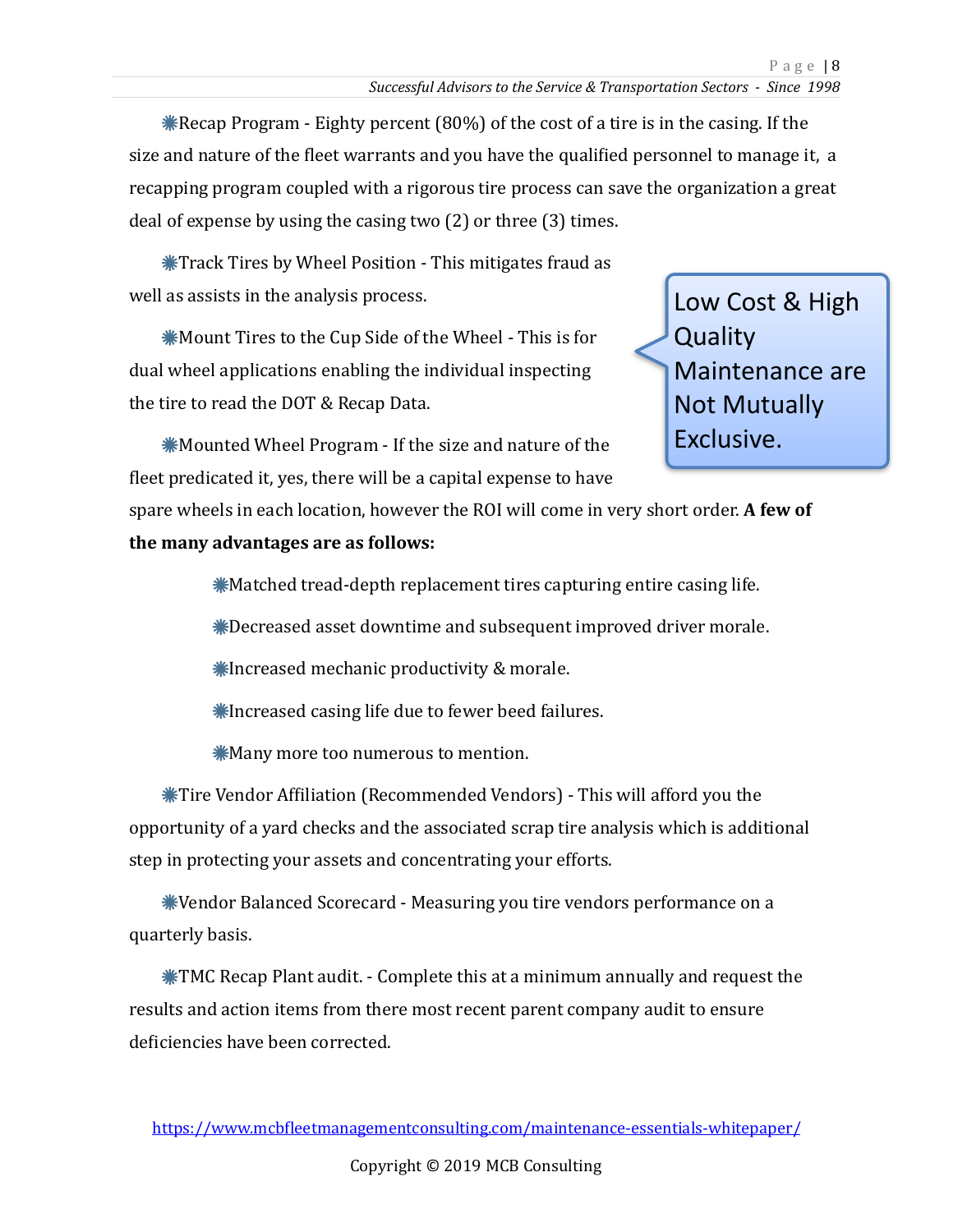#### Here are just a few advantages of improved tire process:

- **K** Increased asset utilization, driver productivity and morale, and organizational profitability.
- **Kurtorian** Eustomer service and service reliability.
- **Examber 20** Feat, which decreases wear on tires as well as brakes and wheel-end components.
- **Keduced number of wheel-off incidents**
- **\*Longer** asset lifecycle.
- **Keduced hazardous wastes.**
- $*$  Every dollar  $\$$  saved goes straight to the profit line.
- $*$ Implementing a process of this nature with full organizational accountability

### **The Final Nail**

The final factor and most important factor in the process is the driver. It has been proven the operator can have as much as 35% impact on fuel economy, consequently that same impact plays a factor in the combustion process as well as maintenance cost. To my knowledge, the percentage the driver pays in tire failures has not been calculated, however, I would be quite surprised if its not within the same ballpark. No matter what level individual you're hiring you should be hiring an individual with a teachable-spirit and this docility should extend to drivers as well. As previously mentioned, the only manner to overcome this significant challenge is with training. For example, extending the drain interval on an asset operated by a problematic operator who consistently demonstrates poor fuel economy on a properly operating unit, has a high-breakdown frequency, and is inept at performing an proper pretrip inspection is a prescription for disaster.